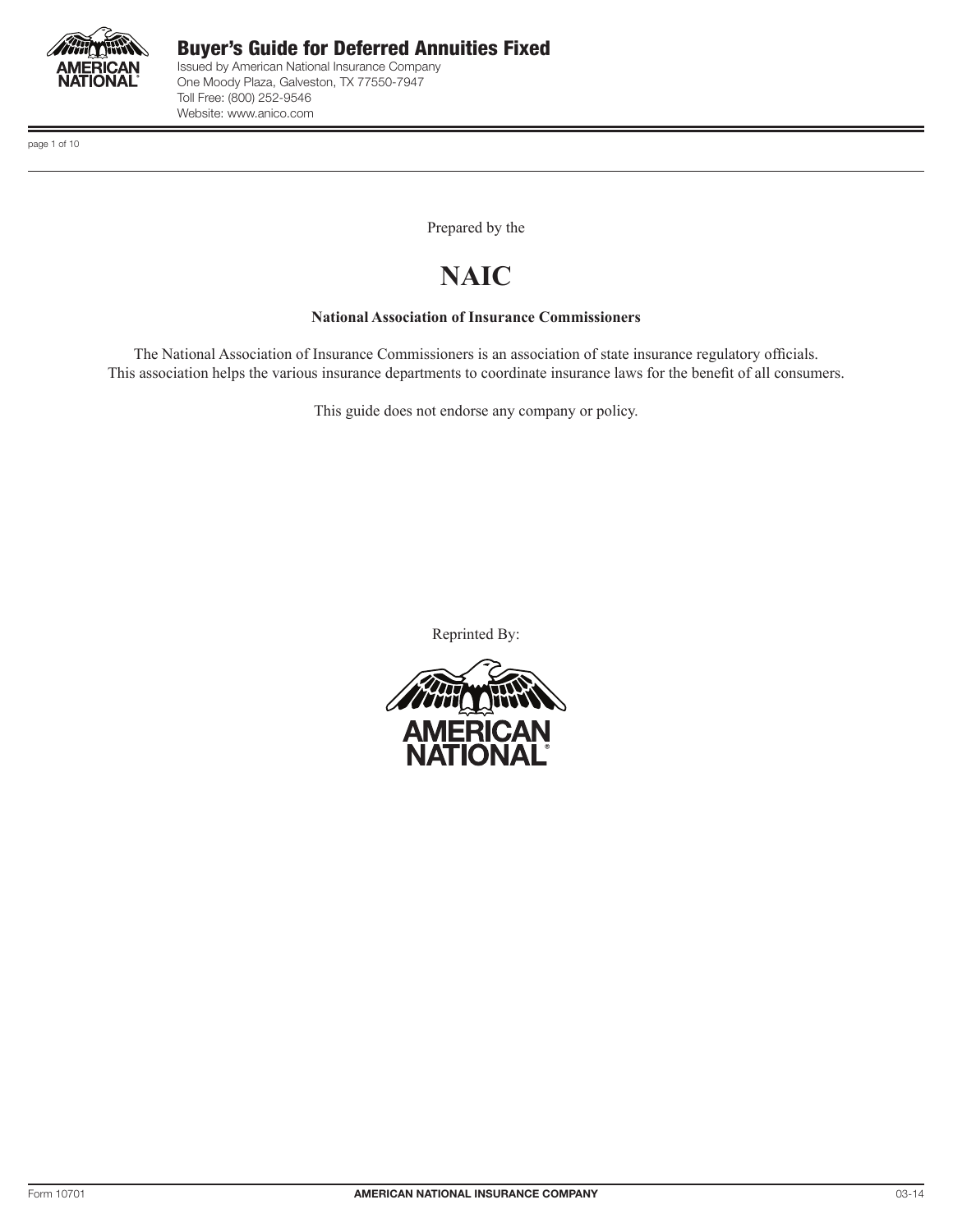

# **NAIC Buyer's Guide for Fixed Deferred Annuities**

It's important that you understand how annuities can be different from each other so you can choose the type of annuity that's best for you. The purpose of this Buyer's Guide is to help you do that. This Buyer's Guide isn't meant to offer legal, financial, or tax advice. You may want to consult independent advisors that specialize in these areas.

**This Buyer's Guide is about fixed deferred annuities in general and some of their most common features. It's not about any particular annuity product**. The annuity you select may have unique features this Guide doesn't describe. It's important for you to carefully read the material you're given or ask your annuity salesperson, especially if you're interested in a particular annuity or specific annuity features.

This Buyer's Guide includes questions you should ask the insurance company or the annuity salesperson (the agent, producer, broker, or advisor). Be sure you're satisfied with the answers before you buy an annuity.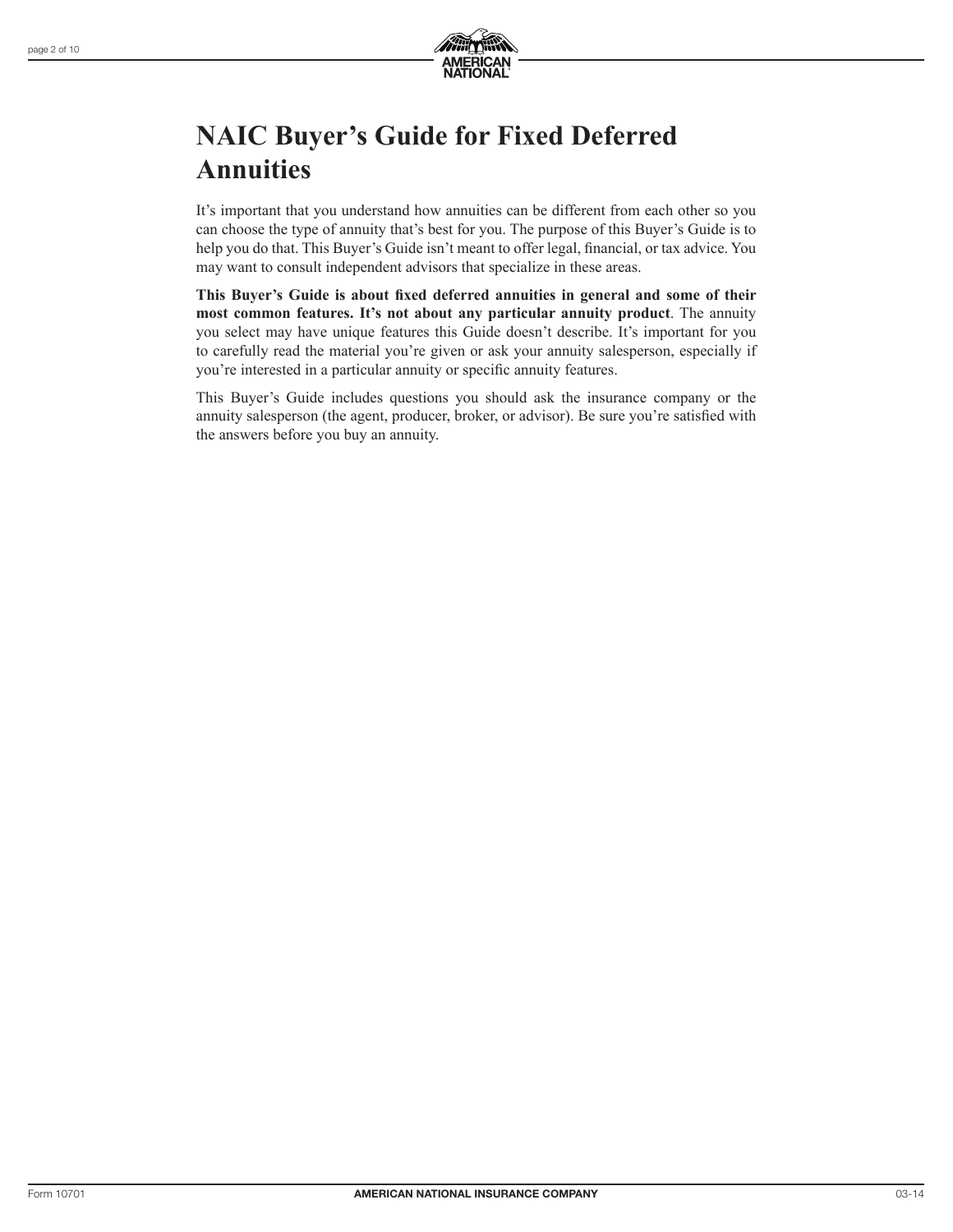

# **Table of Contents**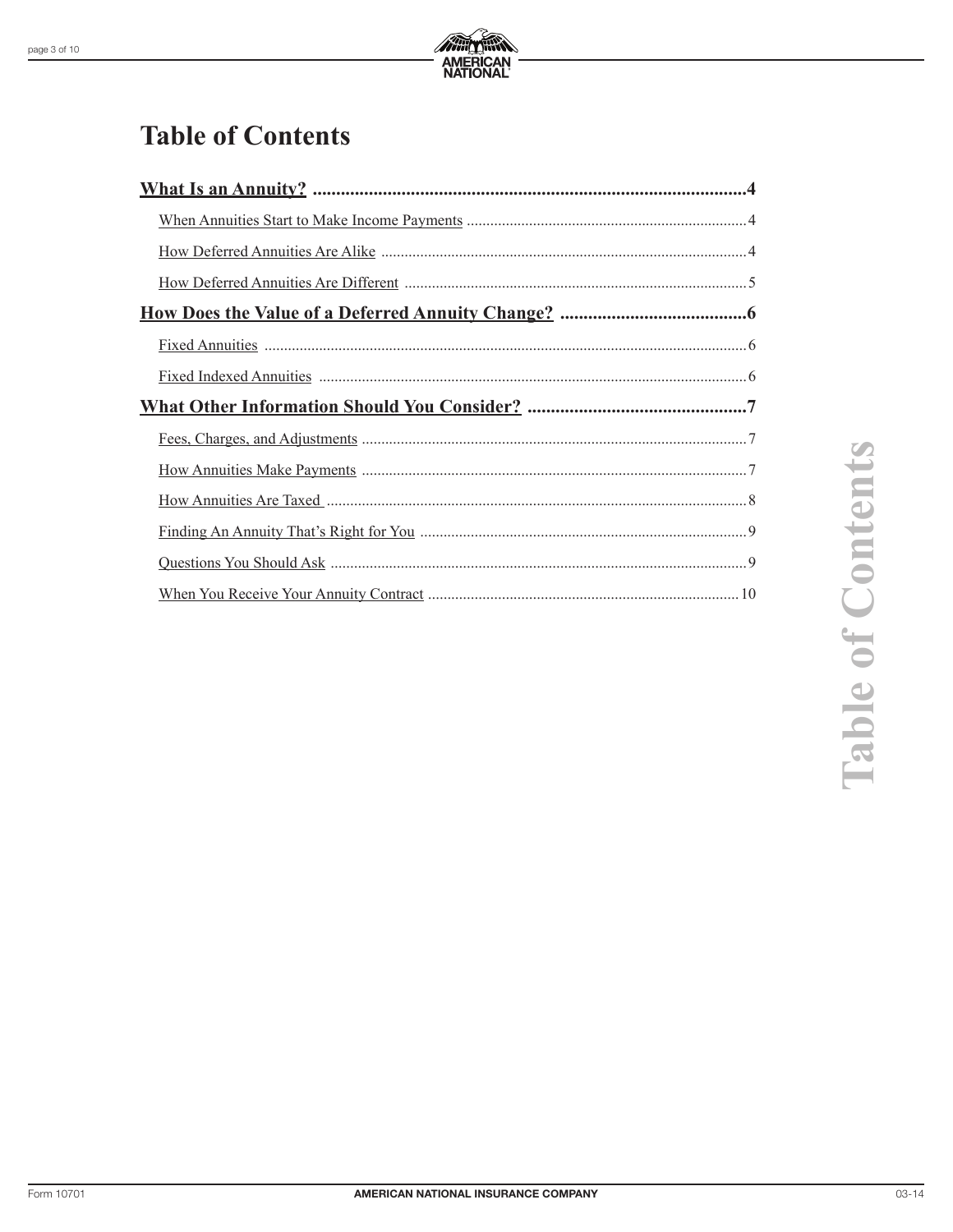

# **What Is an Annuity?**

An annuity is a contract with an insurance company. All annuities have one feature in common, and it makes annuities different from other financial products. *With an annuity, the insurance company promises to pay you income on a regular basis for a period of time you choose* — including the rest of your life.

### *When Annuities Start to Make Income Payments*

Some annuities begin paying income to you soon after you buy it (an **immediate** annuity). Others begin at some later date you choose (a **deferred** annuity).

### *How Deferred Annuities Are Alike*

There are ways that *most* deferred annuities are alike.

- They have an **accumulation** period and a **payout** period. During the accumulation period, the value of your annuity changes based on the type of annuity. During the payout period, the annuity makes income payments to you.
- They offer a basic death benefit. If you die during the accumulation period, a deferred annuity with a basic death benefit pays some or all of the annuity's value to your survivors (called beneficiaries) either in one payment or multiple payments over time. The amount is usually the

#### **Sources of Information**

**Contract**: *The legal document between you and the insurance company that binds both of you to the terms of the agreement.*

**Disclosure**: *A document that describes the key features of your annuity, including what is guaranteed and what isn't, and your annuity's fees and charges. If you buy a variable annuity, you'll receive a prospectus that includes detailed information about investment objectives, risks, charges, and expenses.*

**Illustration**: *A personalized document that shows how your annuity features might work. Ask what is guaranteed and what isn't and what assumptions were made to create the illustration.*

greater of the annuity account value or the minimum guaranteed surrender value. If you die after you begin to receive income payments (**annuitize**), your chosen survivors may not receive anything *unless*: 1) your annuity guarantees to pay out at least as much as you paid into the annuity, or 2) you chose a payout option that continues to make payments after your death. For an extra cost, you may be able to choose enhanced death benefits that increase the value of the basic death benefit.

- You usually have to pay a charge (called a **surrender** or **withdrawal charge**) if you take some or all of your money out too early (usually before a set time period ends). Some annuities may not charge if you withdraw small amounts (for example, 10% or less of the account value) each year.
- Any money your annuity earns is **tax deferred**. That means you won't pay income tax on earnings until you take them out of the annuity.
- You can add features (called **riders**) to many annuities, usually at an extra cost.
- An annuity salesperson must be licensed by your state insurance department. A person selling a variable annuity also must be registered with  $FINRA<sup>1</sup>$  as a representative of a broker/dealer that's a FINRA member. In some states, the state securities department also must license a person selling a variable annuity.

page 4 of 10

<sup>1.</sup> FINRA (Financial Industry Regulatory Authority) regulates the companies and salespeople who sell variable annuities.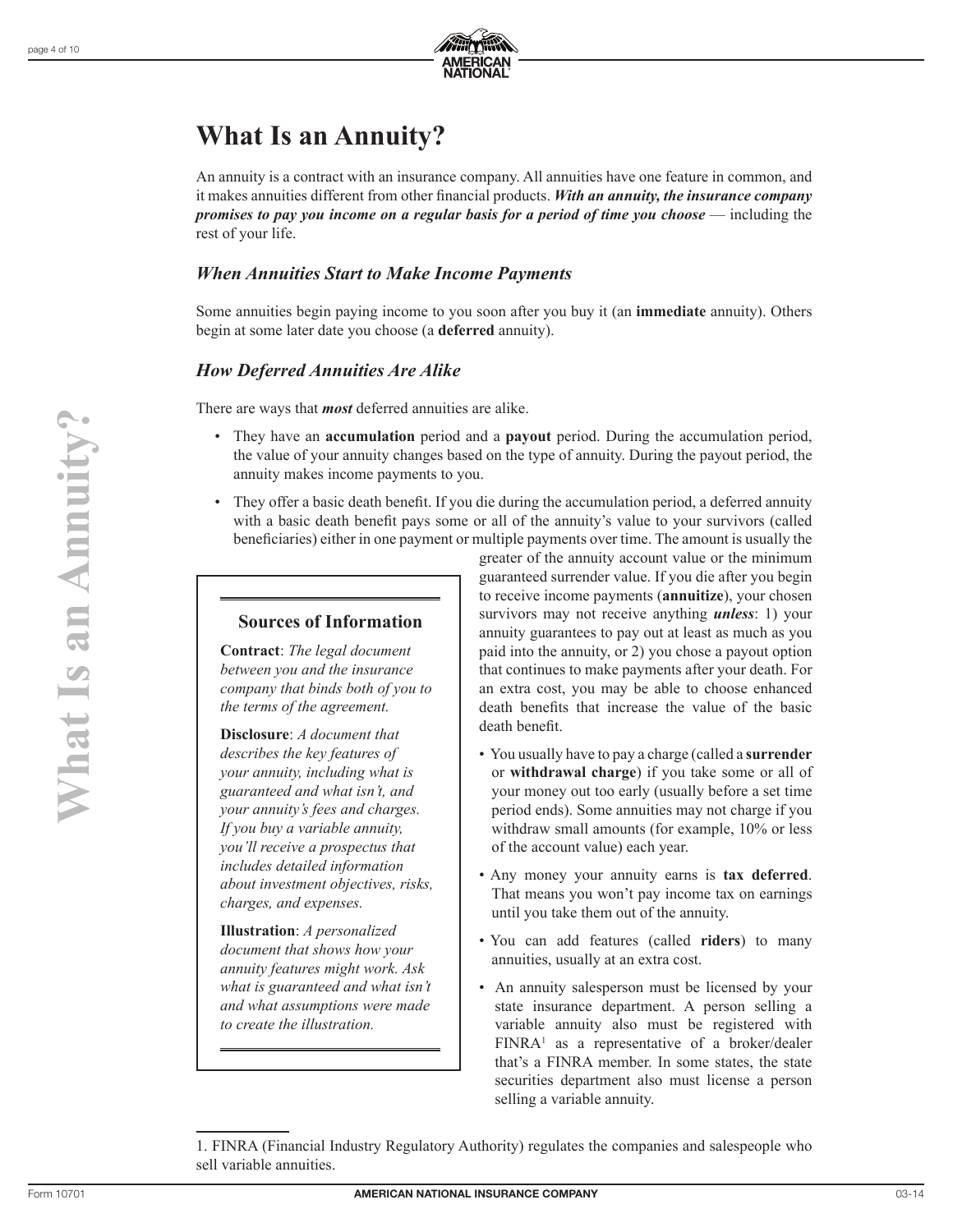

- Insurance companies sell annuities. You want to buy from an insurance company that's financially sound. There are various ways you can research an insurance company's financial strength. You can visit the insurance company's website or ask your annuity salesperson for more information. You also can review an insurance company's rating from an independent rating agency. Four main firms currently rate insurance companies. They are A.M. Best Company, Standard and Poor's Corporation, Moody's Investors Service, and Fitch Ratings. Your insurance department may have more information about insurance companies. An easy way to find contact information for your insurance department is to visit *www.naic.org* and click on "**States and Jurisdictions Map**."
- Insurance companies usually pay the annuity salesperson after the sale, but the payment doesn't reduce the amount you pay into the annuity. You can ask your salesperson how they earn money from the sale.

### *How Deferred Annuities Are Different*

There are differences among deferred annuities. Some of the differences are:

- Whether you pay for the annuity with one or more than one payment (called a **premium**).
- The types and amounts of the **fees**, **charges**, and **adjustments**. While almost all annuities have *some* fees and charges that could reduce your account value, the types and amounts can be different among annuities. *Read the Fees, Charges, and Adjustments section in this Buyer's Guide for more information*.
- Whether the annuity is a **fixed** annuity or a **variable** annuity. How the value of an annuity changes is different depending on whether the annuity is fixed or variable.

*Fixed annuities* guarantee your money will earn at least a minimum interest rate. Fixed annuities may earn interest at a rate higher than the minimum but only the minimum rate is guaranteed. The insurance company sets the rates.

 *Fixed indexed annuities* are a type of fixed annuity that earns interest based on changes in a market index, which measures how the market or part of the market performs. The interest rate is guaranteed to never be less than zero, even if the market goes down.

 *Variable annuities* earn investment returns based on the performance of the investment portfolios, known as "subaccounts," where you choose to put your money. The return earned in a variable annuity isn't guaranteed. The value of the subaccounts you choose could go up or down. If they go up, you could make money. But, if the value of these subaccounts goes down, you could lose money. Also, income payments to you could be less than you expected.

• Some annuities offer a **premium bonus**, which usually is a lump sum amount the insurance company adds to your annuity when you buy it or when you add money. It's usually a set percentage of the amount you put into the annuity. Other annuities offer an **interest bonus**, which is an amount the insurance company adds to your annuity when you earn interest. It's usually a set percentage of the interest earned. You may not be able to withdraw some or all of your premium bonus for a set period of time. *Also, you could lose the bonus if you take some or all of the money out of your annuity within a set period of time*.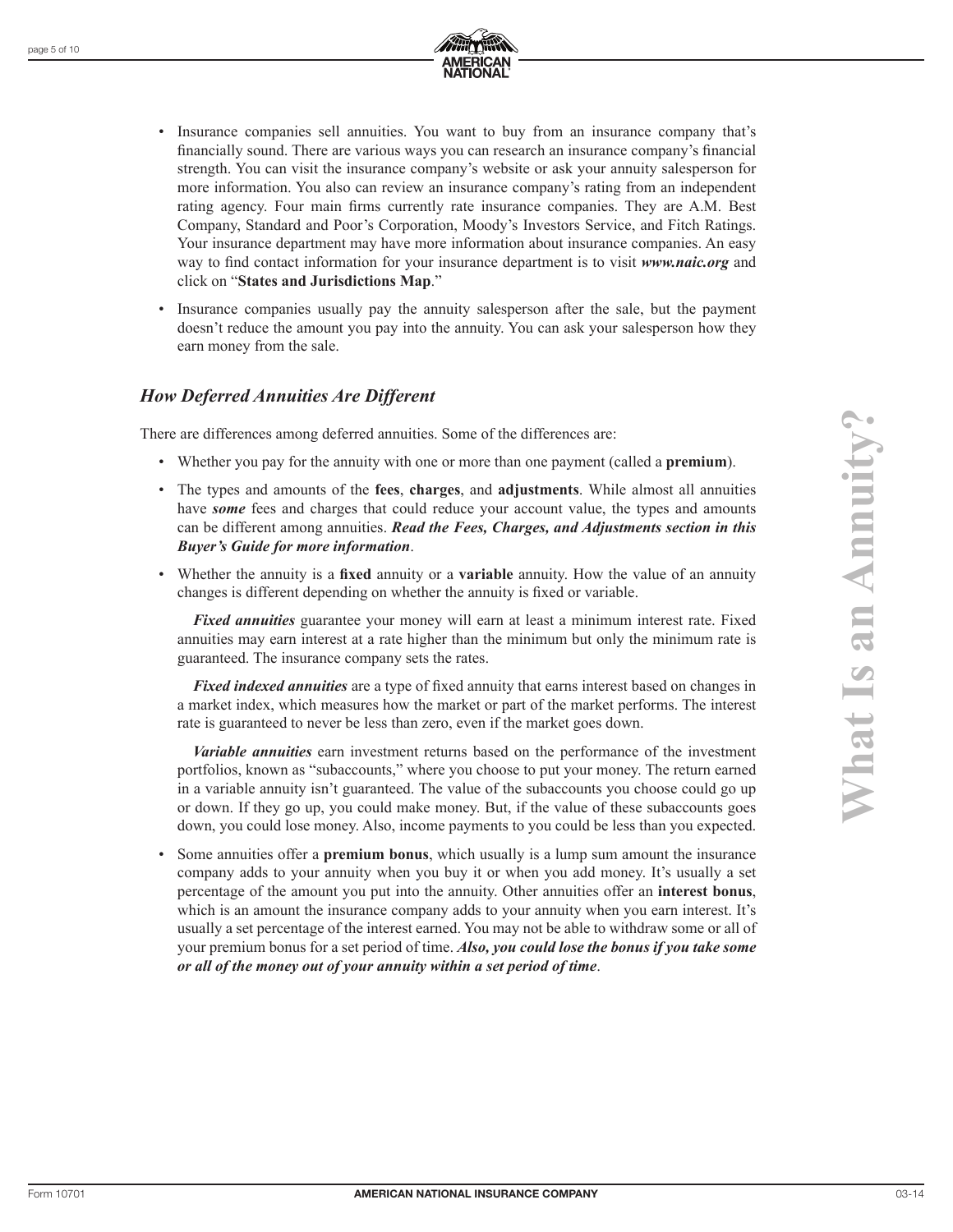



# **How Does the Value of a Deferred Annuity Change?**

### *Fixed Annuities*

Money in a fixed deferred annuity earns interest at a rate the insurer sets. The rate is **fixed** (won't change) for some period, usually a year. After that rate period ends, the insurance company will set another fixed interest rate for the next rate period. *That rate could be higher or lower than the earlier rate*.

Fixed deferred annuities *do* have a guaranteed minimum interest rate — the lowest rate the annuity can earn. It's stated in your contract and disclosure and can't change as long as you own the annuity. Ask about:

- The *initial interest* rate What is the rate? How long until it will change?
- The *renewal interest* rate When will it be announced? How will the insurance company tell you what the new rate will be?

**Fixed Deferred Indexed Formulas Annual Point-to-Point –** *Change in index calculated using two dates* 

**Multi-Year Point-to-Point –**  *Change in index calculated using two dates more than one year apart.* **Monthly or Daily Averaging –** *Change in index calculated using multiple dates (one day of every month for monthly averaging, every day the market is open for daily averaging). The average of these values is compared with the index value at the start of the index term.* **Monthly Point-to-Point –** *Change in index calculated for each month during the index term. Each monthly change is limited to the "cap rate" for positive changes, but not when the change is negative. At the end of the index term, all monthly changes (positive and negative) are added. If the result is positive, interest is added to the annuity. If the result is negative or zero, no interest (0%) is added.*

*one year apart.*

## *Fixed Indexed Annuities*

Money in a fixed indexed annuity earns interest based on changes in an index. Some indexes are measures of how the overall financial markets perform (such as the S&P 500 Index or Dow Jones Industrial Average) during a set period of time (called the **index term**). Others measure how a specific financial market performs (such as the Nasdaq) during the term. The insurance company uses a formula to determine how a change in the index affects the amount of interest to add to your annuity at the *end of each index term*. Once interest is added to your annuity for an index term, those earnings usually are locked in and changes in the index in the next index term don't affect them. If you take money from an indexed annuity before an index term ends, *the annuity may not add all of the index-linked interest for that term to your account*.

Insurance companies use different formulas to calculate the interest to add to your annuity. They look at changes in the index over a period of time. See the box *"Fixed Deferred Indexed Formulas"* that describes how changes in an index are used to calculate interest.

The formulas insurance companies use often mean that interest added to your annuity is based on only *part* of a change in an index over a set period of time. **Participation rates, cap rates,** and **spread rates** (sometimes called margin or asset fees) all are terms that describe ways the amount of interest added to your annuity may not reflect the full change in the index. But *if the index goes down over that period, zero interest is added to your annuity*. Then your annuity value won't go down as long as you don't withdraw the money.

When you buy an indexed annuity, you aren't investing

#### directly in the market or the index. Some indexed annuities offer you more than one index choice. Many indexed annuities also offer the choice to put part of your money in a fixed interest rate account, with a rate that won't change for a set period.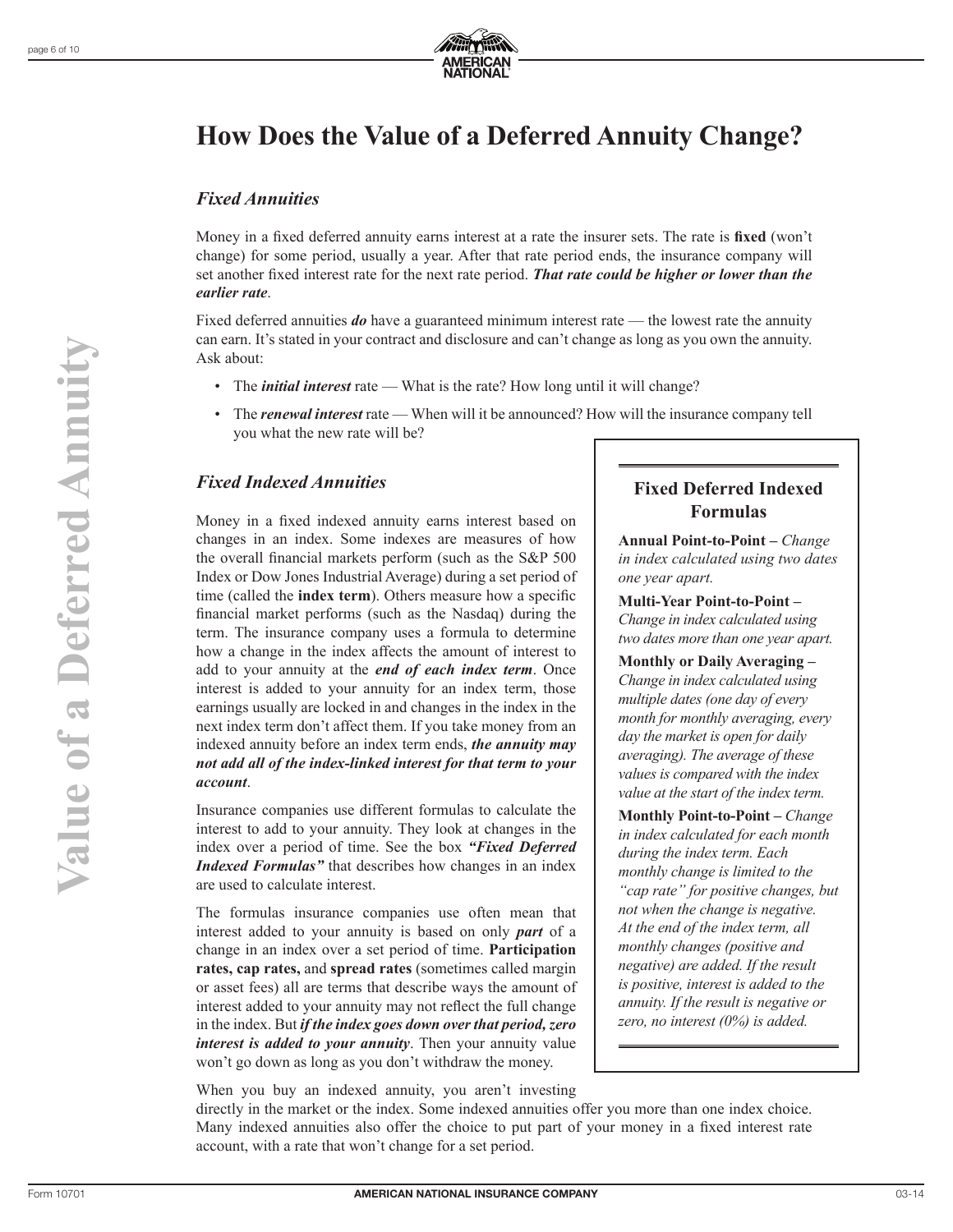

# **What Other Information Should You Consider?**

## *Fees, Charges, and Adjustments*

Fees and charges reduce the value of your annuity. They help cover the insurer's costs to sell and manage the annuity and pay benefits. The insurer may subtract these costs directly from your annuity's value. Most annuities have fees and charges but they can be different for different annuities. Read the contract and disclosure or prospectus carefully and ask the annuity salesperson to describe these costs.

A **surrender** or **withdrawal charge** is a charge if you take part or all of the money out of your annuity during a set period of time. The charge is a percentage of the amount you take out of the annuity. The percentage usually goes down each year until the surrender charge period ends. Look at the contract and the disclosure or prospectus for details about the charge. Also look for any waivers for events (such as a death) or the right to take out a small amount (usually up to 10%) each year without paying the charge. If you take all of your money out of an annuity, you've surrendered it and no longer have any right to future income payments.

# **How Insurers Determine Indexed Interest**

**Participation Rate –** *Determines how much of the increase in the index is used to calculate indexlinked interest. A participation rate usually is for a set period. The period can be from one year to the entire term. Some companies guarantee the rate can never be lower (higher) than a set minimum (maximum). Participation rates are often less than 100%, particularly when there's no cap rate.*

**Cap Rate –** *Typically, the maximum rate of interest the annuity will earn during the index term. Some annuities guarantee that the cap rate will never be lower (higher) than a set minimum (maximum). Companies often use a cap rate, especially if the participation rate is 100%.*

**Spread Rate** *– A set percentage the insurer subtracts from any change in the index. Also called a "margin or asset fee." Companies may use this instead of or in addition to a participation or cap rate.*

Some annuities have a **Market Value Adjustment (MVA)**. An MVA could increase or decrease your annuity's account value, cash surrender value, and/or death benefit value if you withdraw money from your account. In general, if interest rates are *lower* when you withdraw money than they were when you bought the annuity, the MVA could *increase* the amount you could take from your annuity. If interest rates are *higher* than when you bought the annuity, the MVA could *reduce* the amount you could take from your annuity. Every MVA calculation is different. Check your contract and disclosure or prospectus for details.

## *How Annuities Make Payments*

### **Annuitize**

At some future time, you can choose to **annuitize** your annuity and start to receive guaranteed fixed income payments for life or a period of time you choose. After payments begin, you can't take any other money out of the annuity. You also usually can't change the amount of your payments. For more information, see *"Payout Options"* in this Buyer's Guide. If you die before the payment period ends, your survivors may not receive any payments, depending on the payout option you choose.

### **Full Withdrawal**

You can withdraw the cash surrender value of the annuity in a lump sum payment and end your annuity. *You'll likely pay a charge to do this if it's during the surrender charge period*. If you withdraw your annuity's cash surrender value, your annuity is cancelled. Once that happens, you can't start or continue to receive regular income payments from the annuity.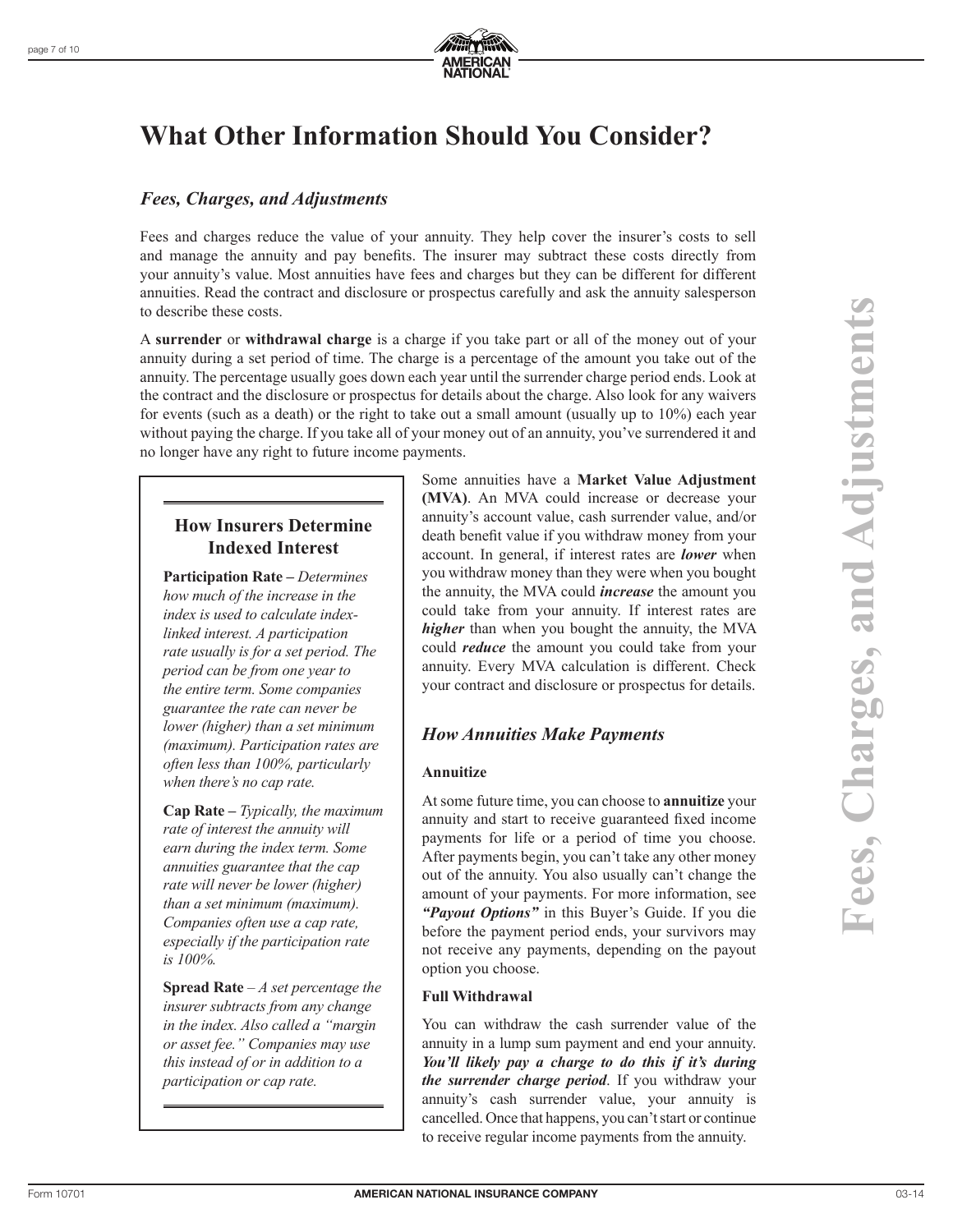

#### **Partial Withdrawal**

You may be able to withdraw *some* of the money from the annuity's cash surrender value without ending the annuity. Most annuities with surrender charges let you take out a certain amount (usually up to 10%) each year without paying surrender charges on that amount. Check your contract and disclosure or prospectus. Ask your annuity salesperson about other ways you can take money from the annuity without paying charges.

#### **Living Benefits for Fixed Annuities**

Some fixed annuities, especially fixed indexed annuities, offer a **guaranteed living benefits** rider, usually at an extra cost. A common type is called a guaranteed lifetime withdrawal benefit that guarantees to make income payments you can't outlive. While you get payments, the money still in your annuity continues to earn interest. You can choose to stop and restart the payments or you might be able to take extra money from your annuity. Even if the payments reduce the annuity's value to zero at some point, you'll continue to get payments for the rest of your life. If you die while receiving payments, your survivors may get some or all of the money left in your annuity.

## *How Annuities Are Taxed*

Ask a tax professional about your individual situation. The information below is general and should not be considered tax advice.

Current federal law gives annuities special tax treatment. Income tax on annuities is deferred. That means you aren't taxed on any interest or investment returns while your money is in the annuity. This isn't the same as tax-free. You'll pay ordinary income tax when you take a withdrawal, receive an income stream, or receive each annuity payment. When you die, your survivors will typically owe income taxes on any death benefit they receive from an annuity.

There are other ways to save that offer tax advantages, including Individual Retirement Accounts (IRAs). You can buy an annuity to fund an IRA, *but you also can fund your IRA other ways and get the same tax advantages*. When you take a withdrawal or receive payments, you'll pay ordinary income tax on all of the money you receive (not just the interest or the investment return). You also may have to pay a 10% tax penalty if you withdraw money before you're age 59½.

## **Annuity Fees and Charges**

**Contract fee –** *A flat dollar amount or percentage charged once or annually.*

**Percentage of purchase payment –** *A front-end sales load or other charge deducted from each premium paid. The percentage may vary over time.*

**Premium tax –** *A tax some states charge on annuities. The insurer may subtract the amount of the tax when you pay your premium, when you withdraw your contract value, when you start to receive income payments, or when it pays a death benefit to your beneficiary.*

**Transaction fee** *– A charge for certain transactions, such as transfers or withdrawals.*

## **Payout Options**

*You'll have a choice about how to receive income payments. These choices usually include:*

- *• For your lifetime*
- *• For the longer of your lifetime or your spouse's lifetime*
- *• For a set time period*
- *• For the longer of your lifetime or a set time period*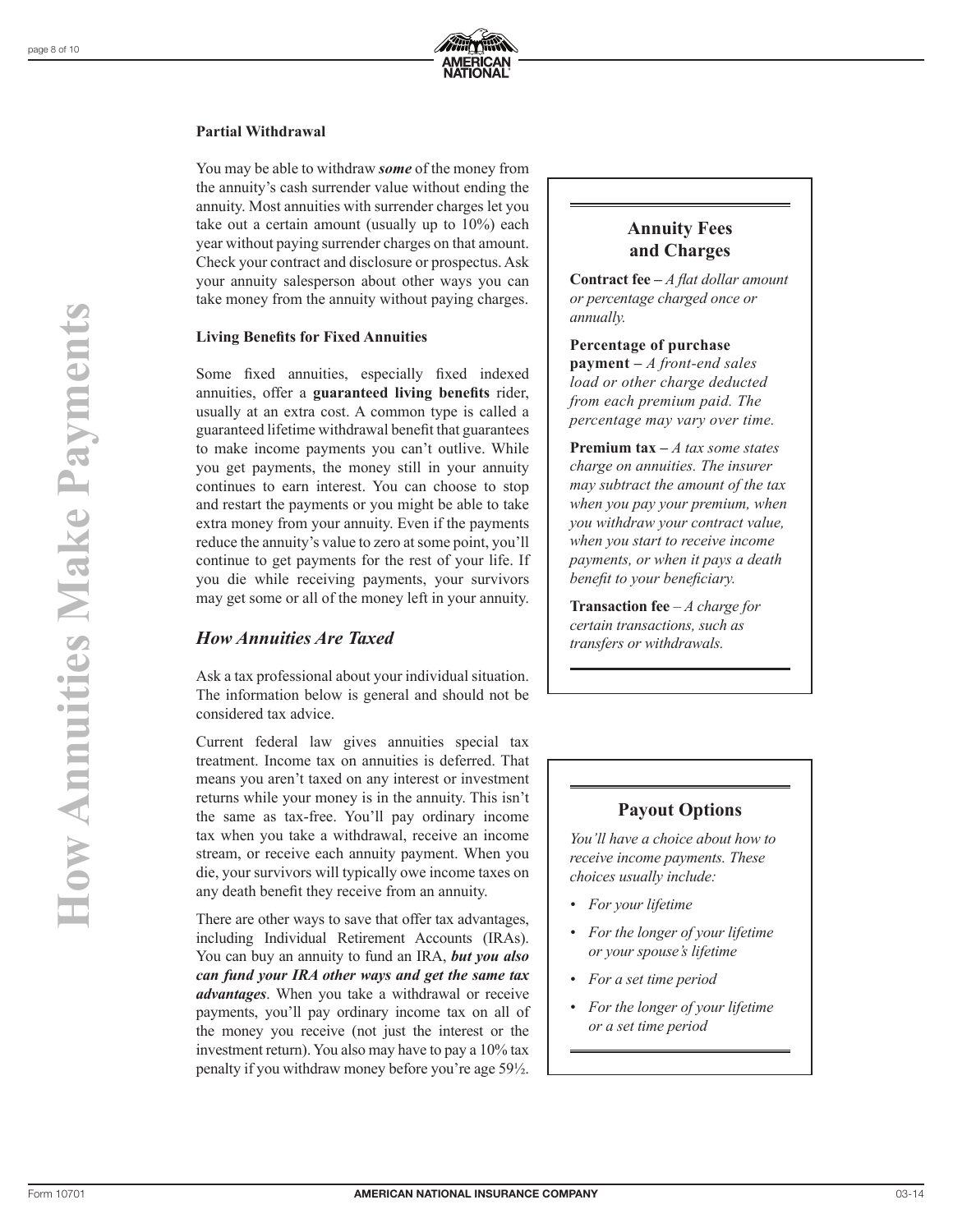

# *Finding an Annuity That's Right for You*

An annuity salesperson who suggests an annuity must choose one that they think is right for you, based on information from you. They need complete information about your life and financial situation to make a suitable recommendation. Expect a salesperson to ask about your age; your financial situation (assets, debts, income, tax status, how you plan to pay for the annuity); your tolerance for risk; your financial objectives and experience; your family circumstances; and how you plan to use the annuity. If you aren't comfortable with the annuity, ask your annuity salesperson to explain why they recommended it. Don't buy an annuity you don't understand or that doesn't seem right for you.

Within each annuity, the insurer *may* guarantee some values but not others. Some guarantees may be only for a year or less while others could be longer. Ask about risks and decide if you can accept them. For example, it's possible you won't get all of your money back *or* the return on your annuity may be lower than you expected. It's also possible you won't be able to withdraw money you need from your annuity without paying fees *or* the annuity payments may not be as much as you need to reach your goals. These risks vary with the type of annuity you buy. All product guarantees depend on the insurance company's financial strength and claims-paying ability.

## *Questions You Should Ask*

- Do I understand the risks of an annuity? Am I comfortable with them?
- How will this annuity help me meet my overall financial objectives and time horizon?
- Will I use the annuity for a long-term goal such as retirement? If so, how could I achieve that goal if the income from the annuity isn't as much as I expected it to be?
- What features and benefits in the annuity, other than tax deferral, make it appropriate for me?
- Does my annuity offer a guaranteed minimum interest rate? If so, what is it?
- If the annuity includes riders, do I understand how they work?
- Am I taking full advantage of all of my other tax-deferred opportunities, such as 401(k)s, 403(b)s, and IRAs?
- Do I understand all of the annuity's fees, charges, and adjustments?
- Is there a limit on how much I can take out of my annuity each year without paying a surrender charge? Is there a limit on the *total* amount I can withdraw during the surrender charge period?
- Do I intend to keep my money in the annuity long enough to avoid paying any surrender charges?
- Have I consulted a tax advisor and/or considered how buying an annuity will affect my tax liability?
- How do I make sure my chosen survivors (beneficiaries) will receive any payment from my annuity if I die?

#### *If you don't know the answers or have other questions, ask your annuity salesperson for help.*